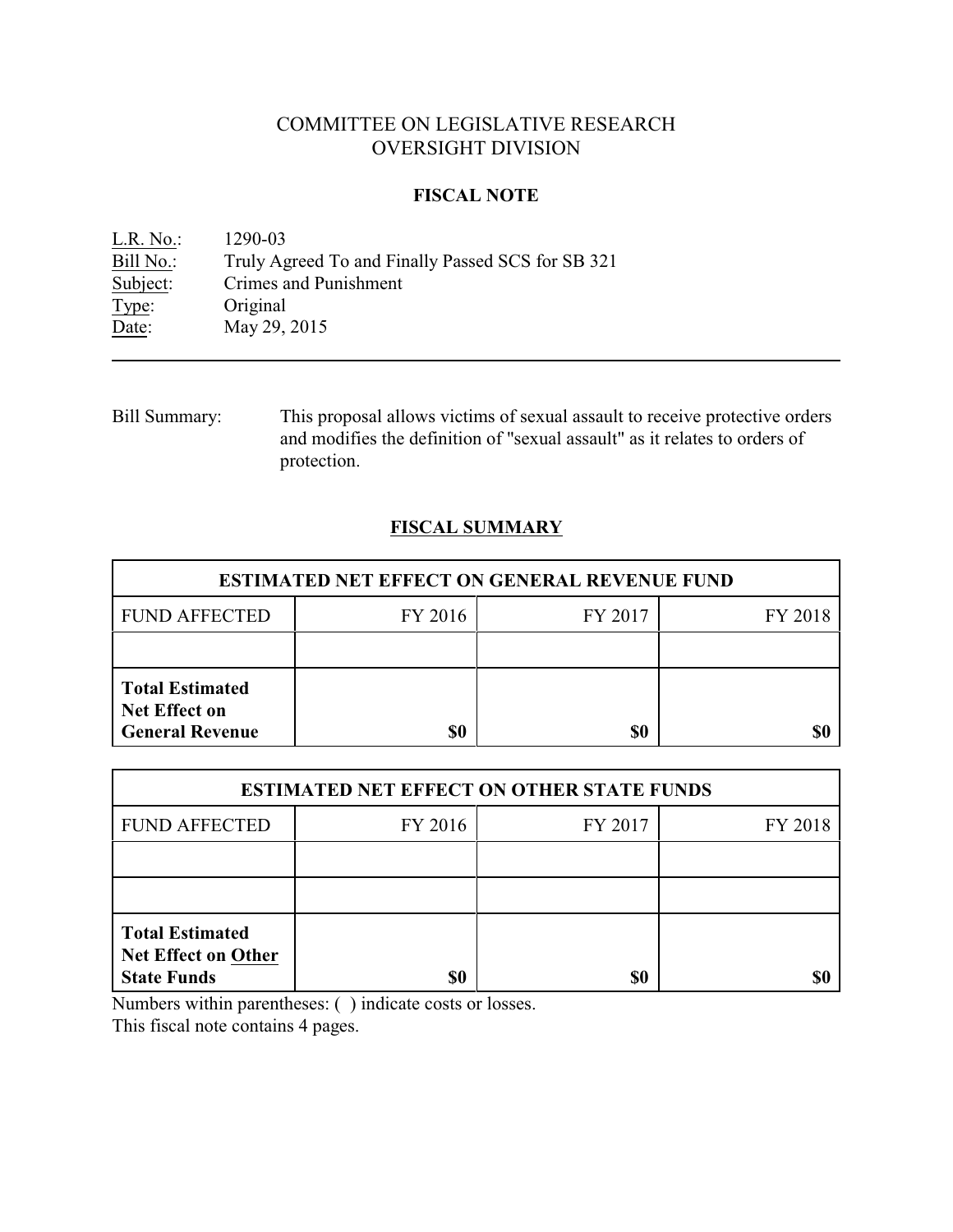L.R. No. 1290-03 Bill No. Truly Agreed To and Finally Passed SCS for SB 321 Page 2 of 4 May 29, 2015

| <b>ESTIMATED NET EFFECT ON FEDERAL FUNDS</b> |         |         |         |  |
|----------------------------------------------|---------|---------|---------|--|
| <b>FUND AFFECTED</b>                         | FY 2016 | FY 2017 | FY 2018 |  |
|                                              |         |         |         |  |
|                                              |         |         |         |  |
| <b>Total Estimated</b><br>Net Effect on All  |         |         |         |  |
| <b>Federal Funds</b>                         | \$0     | \$0     |         |  |

| <b>ESTIMATED NET EFFECT ON FULL TIME EQUIVALENT (FTE)</b>    |         |         |         |  |
|--------------------------------------------------------------|---------|---------|---------|--|
| <b>FUND AFFECTED</b>                                         | FY 2016 | FY 2017 | FY 2018 |  |
|                                                              |         |         |         |  |
|                                                              |         |         |         |  |
| <b>Total Estimated</b><br><b>Net Effect on</b><br><b>FTE</b> |         |         |         |  |

 $\Box$  Estimated Net Effect (expenditures or reduced revenues) expected to exceed \$100,000 in any of the three fiscal years after implementation of the act.

| <b>ESTIMATED NET EFFECT ON LOCAL FUNDS</b> |         |         |         |
|--------------------------------------------|---------|---------|---------|
| <b>FUND AFFECTED</b>                       | FY 2016 | FY 2017 | FY 2018 |
| <b>Local Government</b>                    | \$0     | \$0     | \$0     |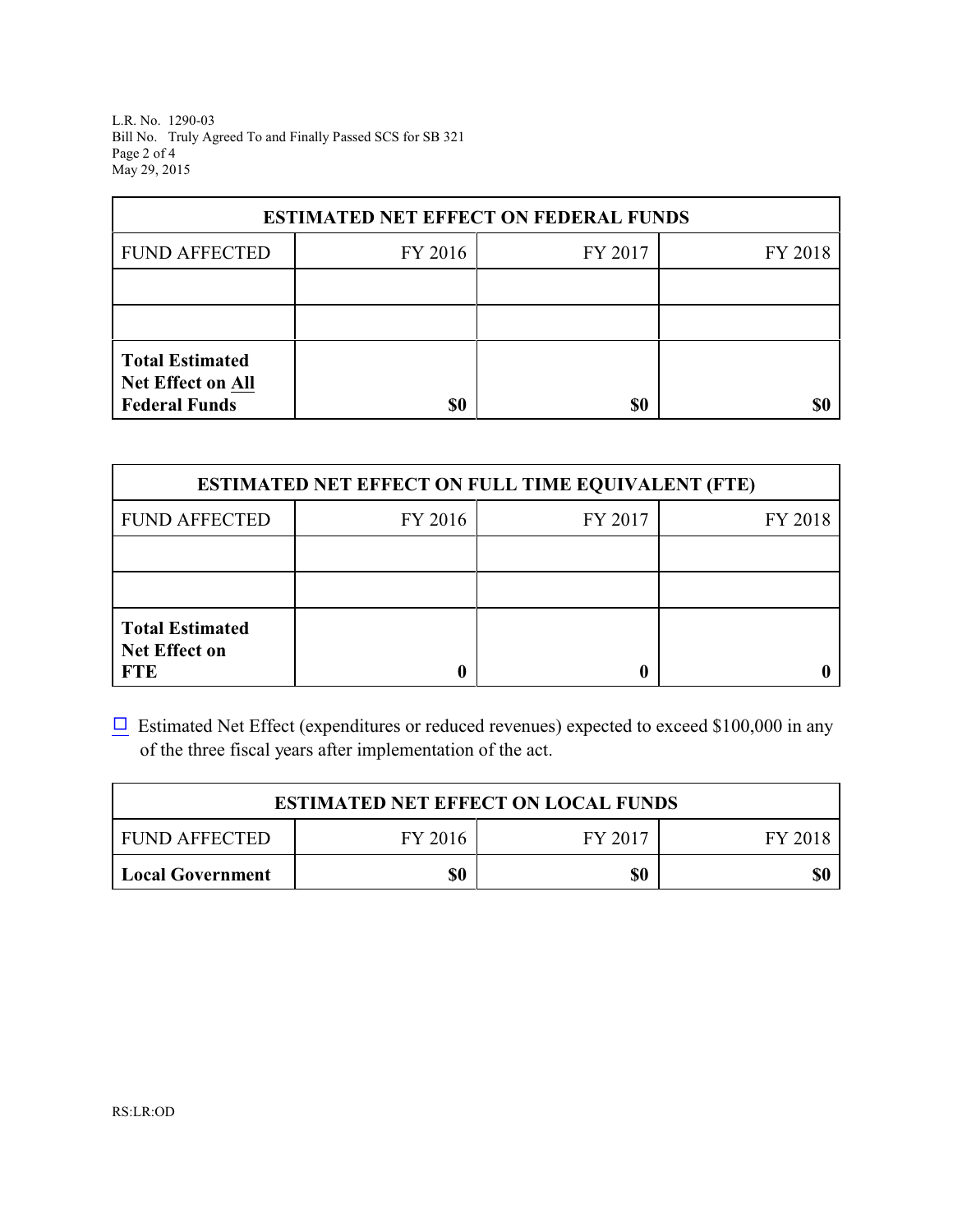L.R. No. 1290-03 Bill No. Truly Agreed To and Finally Passed SCS for SB 321 Page 3 of 4 May 29, 2015

## **FISCAL ANALYSIS**

#### ASSUMPTION

Officials from the **Department of Corrections**, the **Department of Public Safety** - **Missouri Highway Patrol**, the **Office of the State Courts Administrator**, the **Office of Prosecution Services**, the **Springfield Police Department**, and the **Boone County Sheriff's Department** each assume the proposal would not fiscally impact their respective agencies.

For the purpose of this proposed legislation, officials at the **Office of State Public Defender (SPD)** cannot assume that existing staff will provide effective representation for any new cases arising where indigent persons are charged with the proposed new crime unlawful contact with a victim of a sexual offense.

While the number of new cases (or cases with increased penalties) may be too few or uncertain to request additional funding for this specific bill, the SPD will continue to request sufficient appropriations to provide effective representation in all cases where the right to counsel attaches.

**Oversight** assumes the SPD can absorb the additional caseload that may result from this proposal.

| FISCAL IMPACT - State Government | FY 2016<br>$(10 \text{ Mo.})$ | FY 2017    | FY 2018                       |
|----------------------------------|-------------------------------|------------|-------------------------------|
|                                  | <u>\$0</u>                    | <u>\$0</u> | <u>\$0</u>                    |
| FISCAL IMPACT - Local Government | FY 2016<br>$(10 \text{ Mo.})$ | FY 2017    | FY 2018                       |
|                                  | <u>\$0</u>                    | <u>\$0</u> | $\underline{\underline{\$0}}$ |

### FISCAL IMPACT - Small Business

No direct fiscal impact to small businesses would be expected as a result of this proposal.